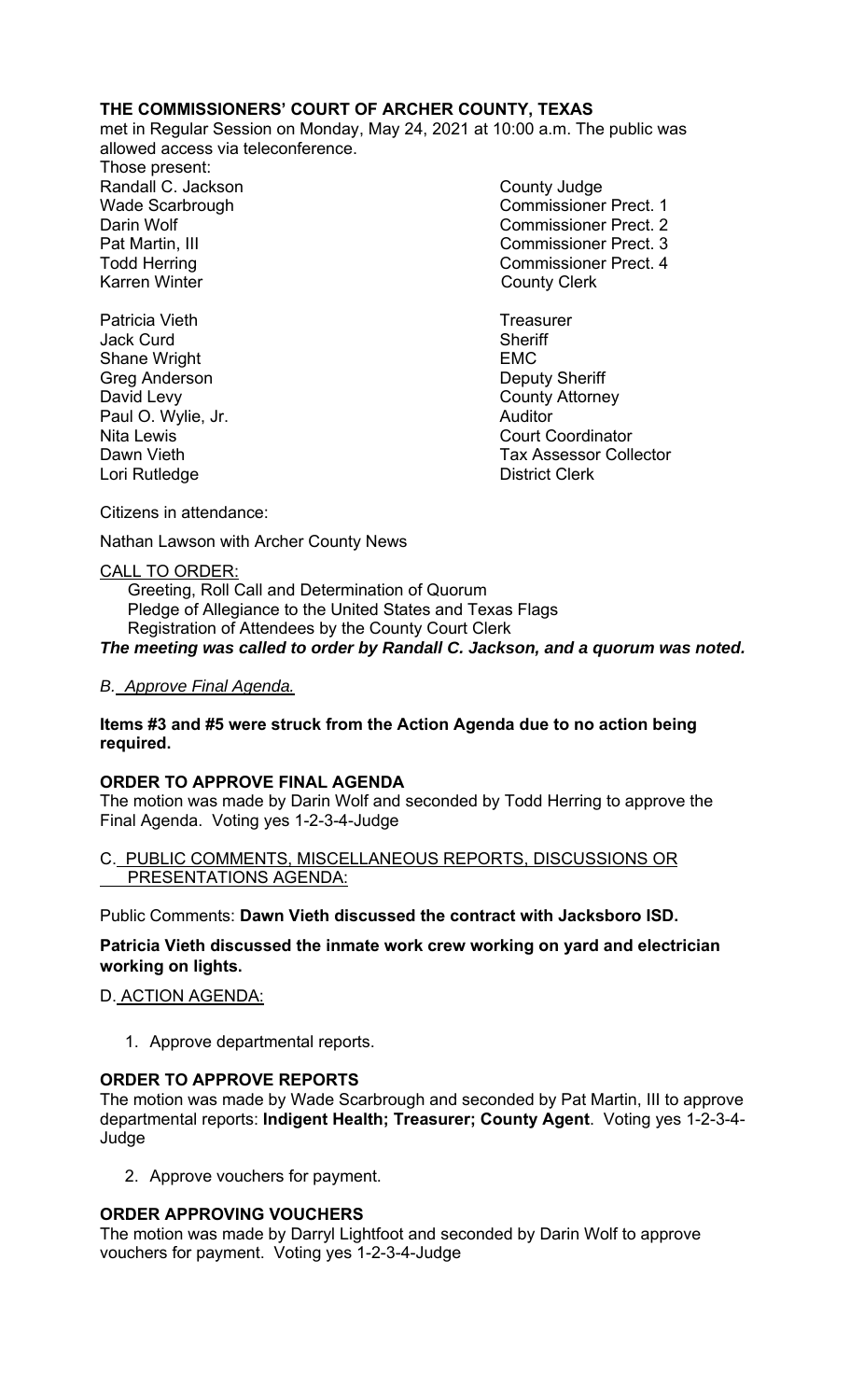- 3. Approve line item transfers. **Removed.**
- 4. Approve Education Certificates.

## **ORDER TO APPROVE CERTIFICATES**

The motion was made by Pat Martin, III and seconded by Wade Scarbrough to approve Education Certificates: **Dawn Vieth**. Voting yes 1-2-3-4-Judge

- 5. Approve Publisher's Certificates. **Removed.**
- 6. Discuss and/or take action on the estimates for the Counter Partition in the District Clerk's Office. **Lori Rutledge discussed the estimates for the District Clerk's Office counter enclosure.**

## **ORDER TO ACCEPT ESTIMATE**

The motion was made by Wade Scarbrough and seconded by Todd Herrin to accept the estimate of Reams Construction in the amount of \$10,890.00. Voting yes 1-2-3-4- Judge

7. Consider and/or take action on the Trust Properties described below: Lot 6 Block 17 of the Original Town of Archer City, Archer County, Texas (209 W Plum, Archer City, TX)

## **ORDER TO ACCEPT BID**

The motion was made by Pat Martin, III and seconded by Darin Wolf to accept the bid of Josh and Melissa Anderson in the amount of \$4,500.00 for Lot 6, Block 17 of the Original Town of Archer City. Voting yes 1-2-3-4-Juge

West 56 feet of Lot 10 Block 13, Town of Archer City, Archer County, Texas (212 E Plum, Archer City, TX)

### **ORDER TO ACCEPT BID**

The motion was made by Pat Martin, III and seconded by Darin Wolf to accept the bid of Dewayne and Mary Ann Bailey in the amount of \$2,500.00 for Lot 10, Block 13 of the Original Town of Archer City. Voting yes 1-2-3-4-Judge

8. Consider and/or take action on Fourth of July Fireworks Period of June 24, 2021 to July 4, 2021 **Randall C. Jackson discussed requirements for banning fireworks.**

### **ORDER TO TABLE BANNING FIREWORKS**

The motion was made by Wade Scarbrough and seconded by Todd Herring to table banning fireworks for the period of June 24, 2021 to July 4, 2021. Voting yes 1-2-3-4- Judge

**9.** Discuss and/or take action on fencing and right-of-way designation on Open Range property on county roads. **Darin Wolf discussed the open range property the County owns. Wolf inquired about the distance a land owner could build a fence from a county road. David Levy discussed the open range guidelines.** 

### **ORDER TO TABLE ACTION ON FENCING AND RIGHT OF WAY DESIGNATION**  The motion was made by Darin Wolf and seconded by Wade Scarbrough to table action on fencing and right-of-way designation on open range property on county roads. Voting yes 1-2-3-4-Judge

10. Consider and/or take action to award Bid for Cameras and Control System. (tabled item from 5-10-2021 agenda) **Jack Curd discussed the bids the Court received for cameras and control system.**

**ORDER TO ACCEPT BID**